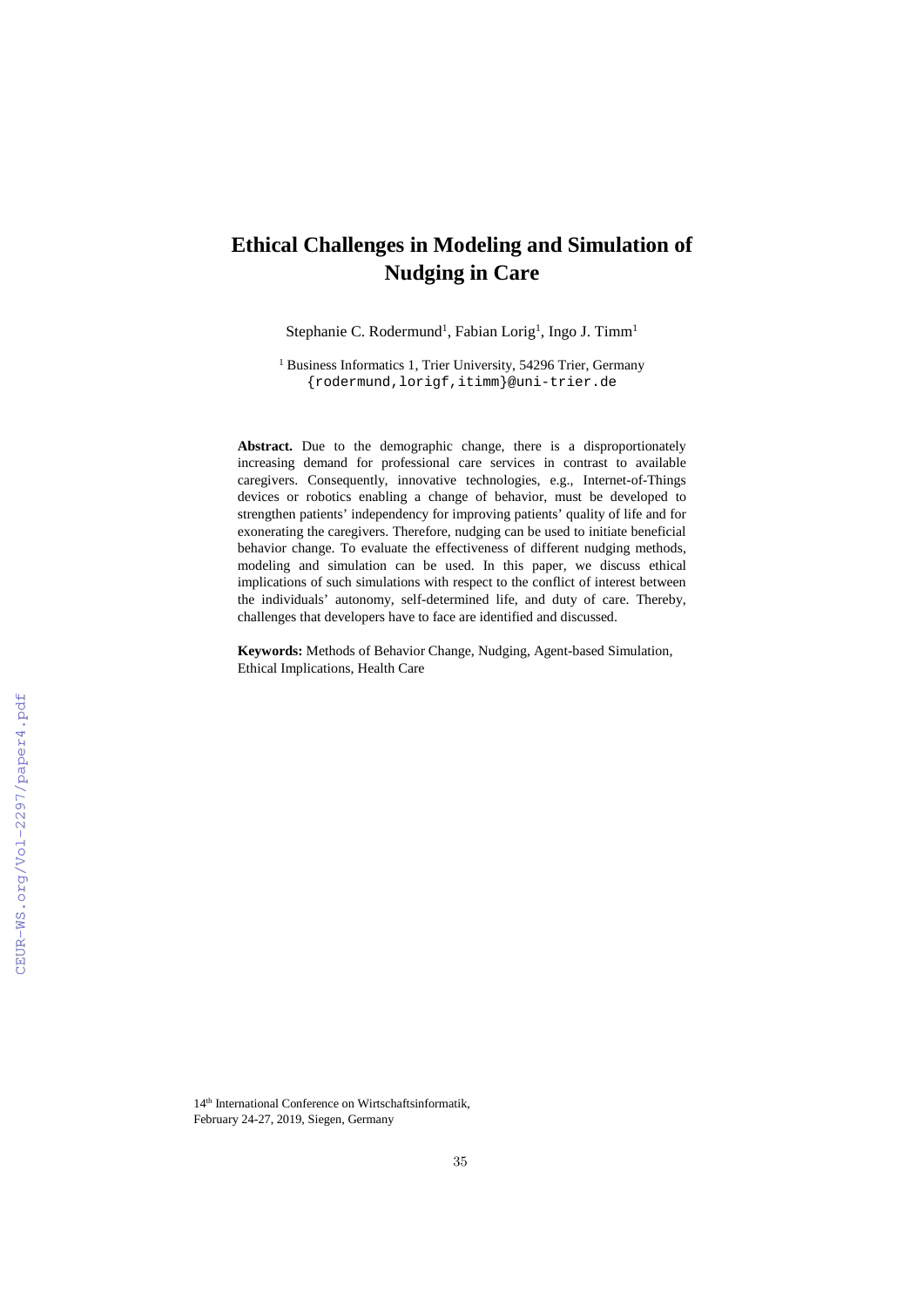## **1 Introduction**

As a result of the demographic change, the population is ageing and the number of people in need of care increases. Experts predict no reversal of this trend [1, 2, 3]. This results in an ascending demand of professional care services, whereas this demand cannot be met by the number of available caregivers [4]. Hence, the independence of people in need of care must be preserved for as long as possible. Thereby, a longer care at home can be enabled because care-dependents are able to execute simple tasks, which otherwise would afford professional assistance. One approach to achieve a higher degree of independence is to encourage beneficial behavior, e.g., through using innovative technologies like Internet-of-Things devices. The concept of *nudging* summarizes methods, that are meant to influence behavior without forcing it by taking away options or setting high financial incentives [5]. Before using a method, its effectiveness in encouraging the intended behavior should be ensured to prevent negative consequences. To evaluate the effectiveness of different nudging methods, modeling and simulation can be used [6, 7]. This paper discusses ethical implications that infer from such a simulation approach with respect to the conflicts of interest between the individuals' autonomy, self-determinism, and duty of care.

This work is structured as follows: Section 2 gives an introduction in the concept of nudging, as well as modeling of nudging in care. In Section 3, a discussion on the ethical implications of nudging in care and of a respective simulation model is presented. Finally, in Section 4 we conclude and discuss potential future work.

## **2 Modeling and Simulation of Nudging**

The concept of nudging, as defined by Thaler and Sunstein, describes methods of manipulating human behaviors without decreasing the choice set or making use of prohibitions [5]. Nudging covers methods that change a given decision architecture to generate behavior that is beneficial for the decision-maker or general public. Methods of nudging include, e.g., provision of defaults and feedback, or structuring complex decisions. The approach stems from behavioral economics and is mainly used as political instrument, e.g., to increase sustainability and energy efficiency [8, 9], to increase work efficiency of employees [10, 11] or as a political instrument in healthcare [12, 13, 14]. Furthermore, nudging is already used in nursing and assisted living to improve the patients' independence, e.g., to increase urine consistency [15, 16, 17].

Modeling and simulation have established for analyzing and evaluating behaviors [18, 19]. To measure the effect of nudging methods on care-dependents' behavior via simulation, nudges have to be formalized, which means altering the patients' environmental conditions. Furthermore, the cognitive decision-making of the caredependents has to be modeled to represent the processes that cause acceptance and rejection of nudging methods, and the respective behavior of the care-dependents. To model care-dependents, Agent-based Modeling (ABM) seems to be well-suited, as it has established in modeling of cognitive decision-making and behaviors of human beings [20, 21, 22, 23, 24]. For generating model behavior, empirical studies must be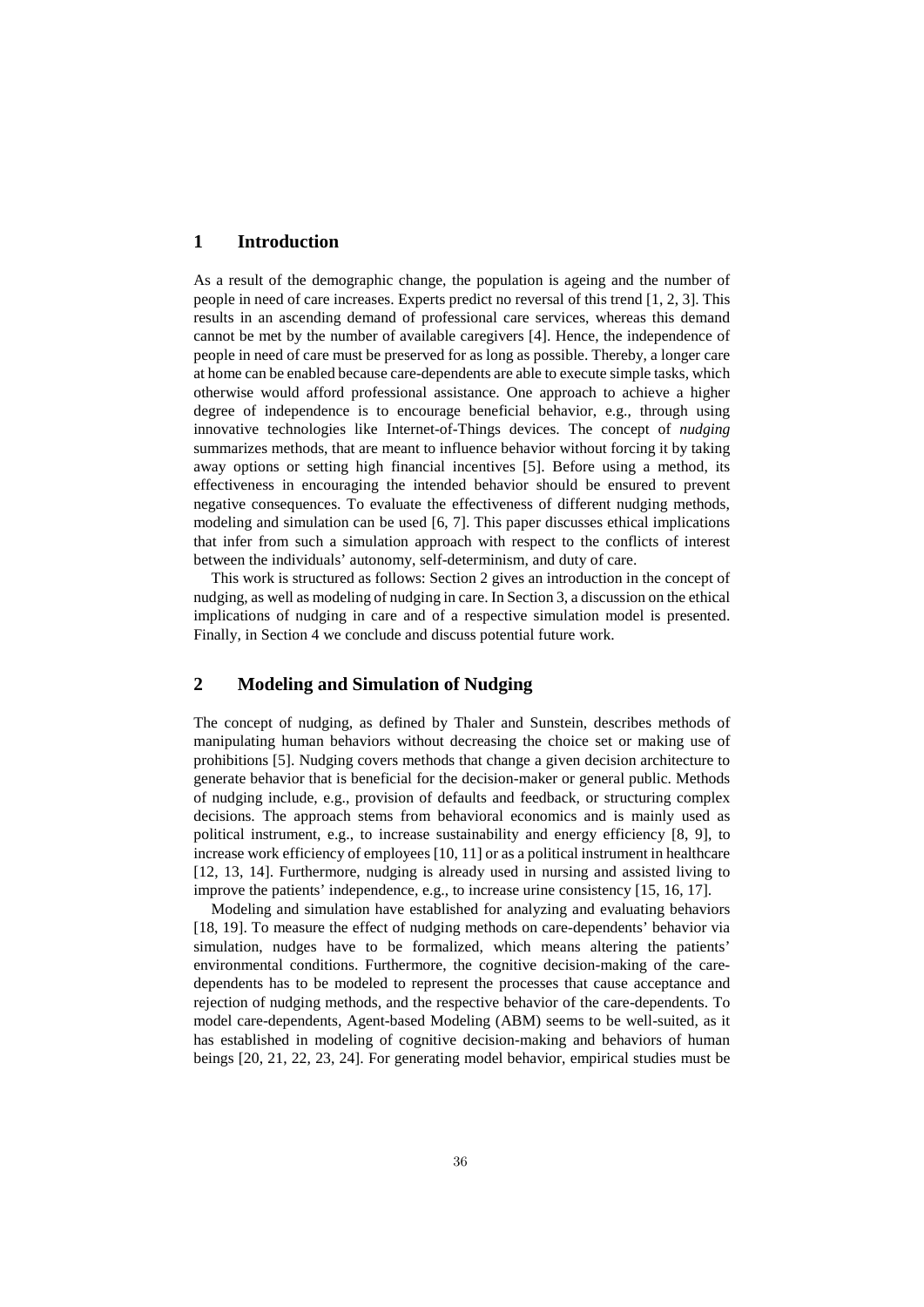carried out which collect both general data on the patients (e.g. degree of independence) and on the behavior investigated before and after the addition of specific nudging methods. An example that can lead to an improvement in independence is to encourage care-dependents to drink enough. Dehydration can lead to health issues and states of confusion that decrease the self-sufficiency capacity especially of the elderly [25]. Drinking could be nudged, e.g., by providing feedback on the patients' behavior or by reminding them to drink by using IoT devices [26, 27] or motion detectors that are placed near water sources and provide visual stimuli (light). This scenario serves as an application example for modeling and simulation.

In the following, we discuss ethical implications that must be addressed while modeling and simulation in order to contribute to improving the quality of the caredependents' lives.

## **3 Ethics of Simulating Nudging in Care**

First, we consider the ethical implications of nudging in care and then discuss moral challenges of simulation in this domain.

#### **3.1 Ethics of Nudging in Care**

The ethics of nudging offer a broad area for discussion, where the concept is mainly criticized. The major points of criticism focus on endangering the decision-makers' autonomy and their growing habituation to manipulation. Furthermore, the consequences of manipulation are not necessarily suitable for each individual, dependent on the given context, as well as determined by the intention of the decision architect [28, 29]. *Assistive Technologies (AT)* also target maintaining the independence of those in need of care. Ultimately, the ethical considerations here focus on four wellestablished principles formulated by Beauchamp and Childress [30]. These principles (*autonomy, beneficence, non-maleficence, justice*) derive and are underpinned from multiple sources as common morality, health ethics, the Declaration of Helsinki as well as basic laws (e.g., need for consent before medical procedure execution or Art. 1 of the Charter of fundamental rights of the European Union) [30, 21, 32, 33].

#### **3.2 Moral Challenges in Modeling and Simulation of Nudging in Care**

A simulation model is needed to formalize different nudges and their impacts on caredependents' behaviors. As mentioned earlier, simulation models of nudging and behavior change already exist [6, 7]. Nevertheless, transferring this to the care domain confronts us as developers with new challenges. Since empirical studies are required for model creation, and the results of a simulation are meant to be transferred to reality where care-dependents are affected, ethical challenges of modeling and simulation in this context have to be discussed.

Several codes and guidelines have built that shall "inspire and guide the ethical conduct of all computing professionals" [34]. These guidelines and principles address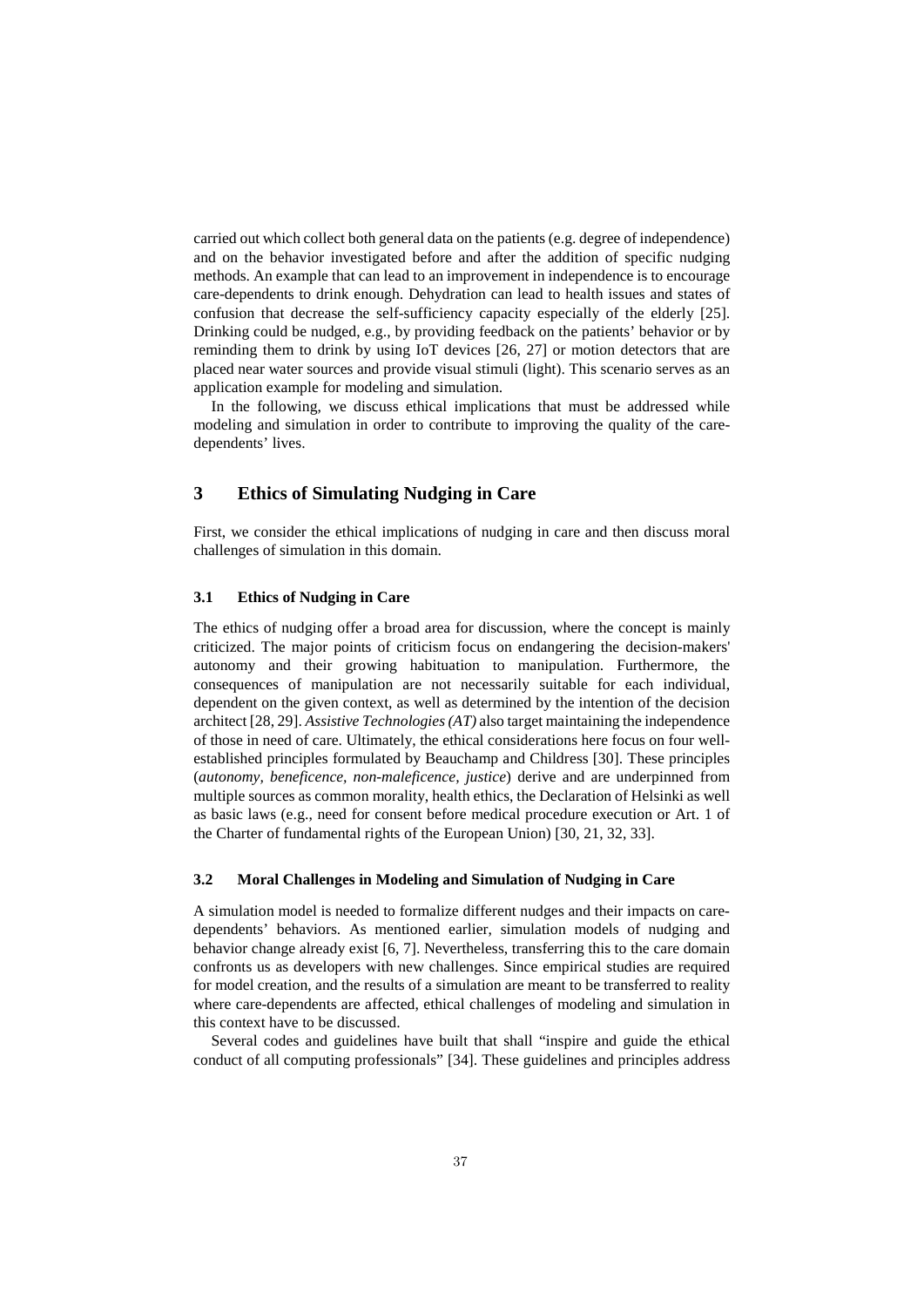ethical questions that developers have to face and demand the developer to supply a positive contribution for society and its environment [34, 35, 36]. Therefore, the benefits for the patients (increase of independency and quality of life) must be carefully weighed against the costs (loss of autonomy through manipulation of decision) throughout the whole process of model creation and application.

We start our ethical considerations at the collection and analysis of patient data by means of an empirical study. Ethical codes, e.g., the *ACM Code of Ethics* or the *ethical guidelines of the GI*, point out that the right for autonomy and privacy as well as the protection of the human dignity has to be respected [34, 35, 36]. This includes the sensibility of collected personal data. Therefore, a re-identification of anonymized patient data has to be ruled out. As a possible technique, we suggest the introduction of control groups for which no data is collected during the study. Additionally, the collected data should be abstracted, e.g., by using probability distributions [37]. Nevertheless, patients may experience unpleasant consequences, such as realizing their own weaknesses or exposing them to relatives during the experiment. Therefore, the developer has to thoroughly weigh which data and causal relationships of variables are really necessary for model generation and validation and can be published, with respect to possible consequences for the individual care-dependent.

Second, the principles declare that the developer is responsible for negative consequences resulting from using the model. This also includes injury of patients and misuse of personal data. For example, the model could be used to test nudging methods that advantage an interest group but disadvantage patients with negative consequences. Thus, a careful consideration of possible effects for all concerned and the use of approved scientific methods for model creation are recommended [34, 35]. Because those nudging methods that prove to have the most influence on care-dependents' behavior are meant to be applied to reality, the outcomes of the simulation have to be reliable. Therefore, the evaluation of nudging methods should be based on defined indicators that allow for evaluation as well as comparison of methods. In order to ensure that care-dependents' interests are followed the indicators should be defined objectively. Additionally, an inadvertent misuse of the model can be prevented by a detailed documentation of the model's purpose, application or possible consequences.

## **4 Conclusion**

In this paper, we discussed ethical implications, that might be faced during modeling and simulation of nudging in care. A lot of attempts aim at phrasing rules in the field of ATs as well as robotics and members of the EU Parliament made a corresponding demand to the EU Commission in 2017 [38]. Although guidelines exist in the area of modeling and simulation, there are only few limitations that developers have to face. Additionally, ethical challenges that arise in modeling and simulation depend strongly on the respective application area. Therefore, it is up to the developers to assume social responsibility for their models and to respect formulated ethical principles. Nevertheless, further discussion has to be started, to guarantee a thorough assessment and to reinforce awareness of this issue.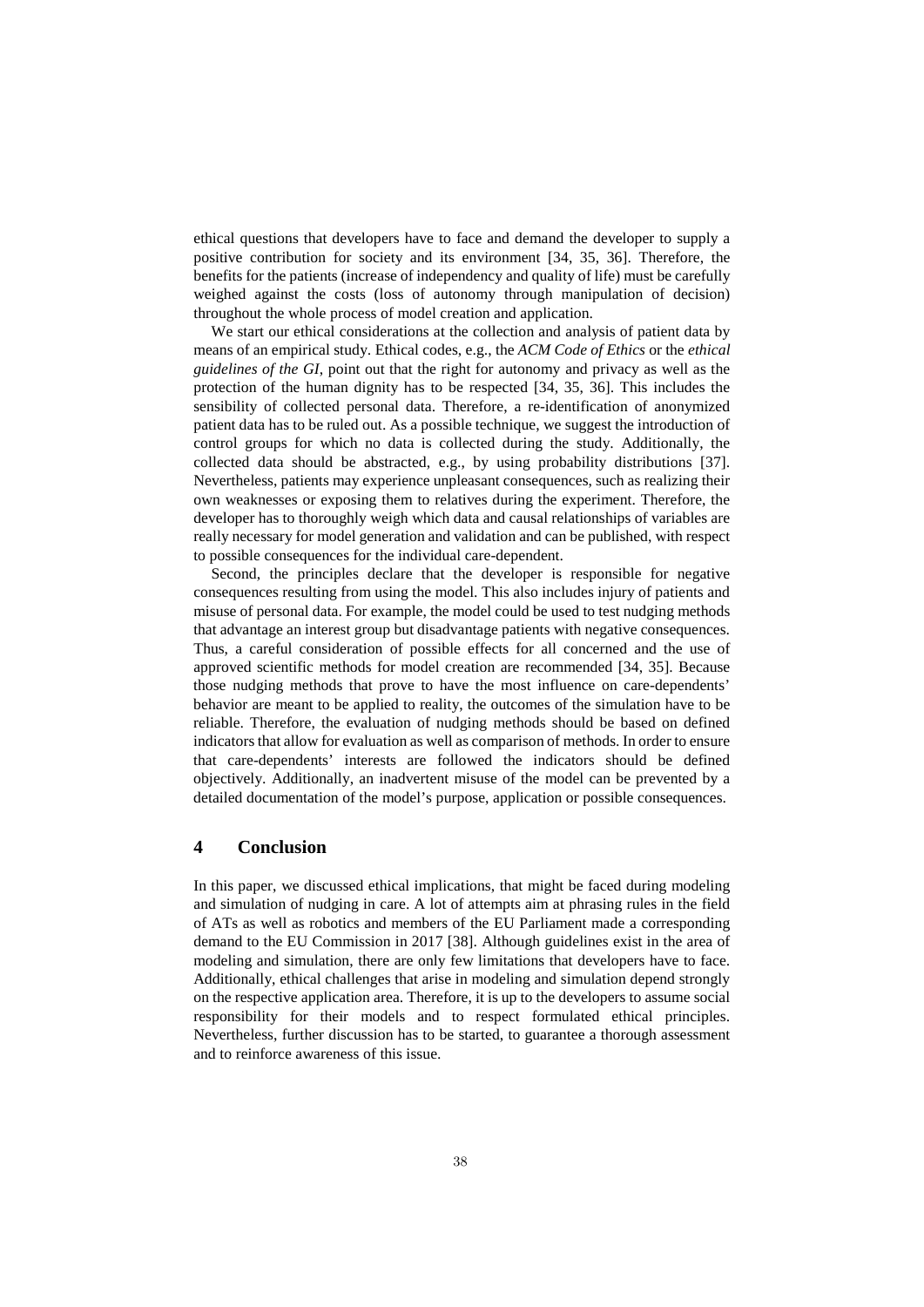## **References**

- 1. Hackmann, T.: Arbeitsmarkt Pflege: Bestimmung der künftigen Altenpflegekräfte unter Berücksichtigung der Berufsverweildauer. Sozialer Fortschritt 59, 235–244 (2010)
- 2. Statistisches Bundesamt: Pflege im Rahmen der Pflegeversicherung Deutschlandergebnisse (Pflegestatistik) (2015)
- 3. Statistisches Bundesamt. Pflege im Rahmen der Pflegeversicherung Deutschlandergebnisse (Pflegestatistik) (2017)
- 4. Rothgang, H., Müller, R., Unger, R.: Themenreport " Pflege 2030": was ist zu erwarten-was ist zu tun?. Bertelsmann Stiftung (2012)
- 5. Thaler, R. H., Sunstein C. R.: Nudge: Improving decisions about health, wealth, and happiness (2008)
- 6. Thomas, D. H., Jona, L.: 'Good Nudge Lullaby': Choice Architecture and Default Bias Reinforcement. *The Economic Journal*, *128*(610), 1180-1206 (2017).
- 7. Moglia, M., Podkalicka, A., McGregor, J.: An Agent-Based Model of Residential Energy Efficiency Adoption. *Journal of Artificial Societies & Social Simulation*, *21*(3) (2018)
- 8. Ölander, F., Thøgersen, J.: Informing versus nudging in environmental policy. Journal of Consumer Policy. 37(3), 341-356 (2014)
- 9. Demarque, C., Charalambides, L., Hilton, D. J., Waroquier, L.: Nudging sustainable consumption: The use of descriptive norms to promote a minority behavior in a realistic online shopping environment. Journal of Environmental Psychology. 43, 166-174 (2015)
- 10. Ebert, P., Freibichler, W.: Nudge management: applying behavioural science to increase knowledge worker productivity. Journal of Organization Design. 6(1), 4 (2017)
- 11. Stieglitz, S., Potthoff, T., Kißmer, T. Digital Nudging am Arbeitsplatz: Ein Ansatz zur Steigerung der Technologieakzeptanz. HMD Praxis der Wirtschaftsinformatik. 54(6), 965– 976 (2017)
- 12. Galizzi, M. M.: Label, nudge or tax? A review of health policies for risky behaviours. Journal of public health research. 1(1), 14 (2012)
- 13. Downs, J. S., Loewenstein, G., Wisdom, J.: Strategies for promoting healthier food choices. American Economic Review. 99(2), 159-64 (2009)
- 14. Campbell-Arvai, V., Arvai, J., Kalof, L.: Motivating sustainable food choices: The role of nudges, value orientation, and information provision. Environment and Behavior. 46(4), 453-475 (2014)
- 15. Orpwood, R., Adlam, T., Evans, N., Chadd, J., Self, D.: Evaluation of an assisted-living smart home for someone with dementia. Journal of Assistive Technologies. 2(2), 13-21 (2008)
- 16. Namazi, K. H., & Johnson, B. D.: Physical environmental cues to reduce the problems of incontinence in Alzheimer's disease units. American Journal of Alzheimer's Care and Related Disorders & Research. 6(6), 22-28 (1991)
- 17. Mollenkopf, H., Schakib-Ekbatan, K., Oswald, F., Langer, N. für Alternsforschung, D. Z.: Technische Unterstützung zur Erhaltung von Lebensqualität im Wohnbereich bei Demenz. Ergebnisse einer Literatur-Recherche. Forschungsberichte aus dem DZFA. 16 (2005)
- 18. Hattori, H., Nakajima, Y., Ishida, T.: Learning from humans: Agent modeling with individual human behaviors. IEEE Transactions on Systems, Man, and Cybernetics-Part A: Systems and Humans, 41(1), 1-9 (2011)
- 19. Rodermund, S.C., Lorig, F., Berndt, J.O., Timm, I.J.: An Agent Architecture for Simulating Communication Dynamics in Social Media. Multiagent System Technologies, 15th German Conference (MATES), 19-37 (2017)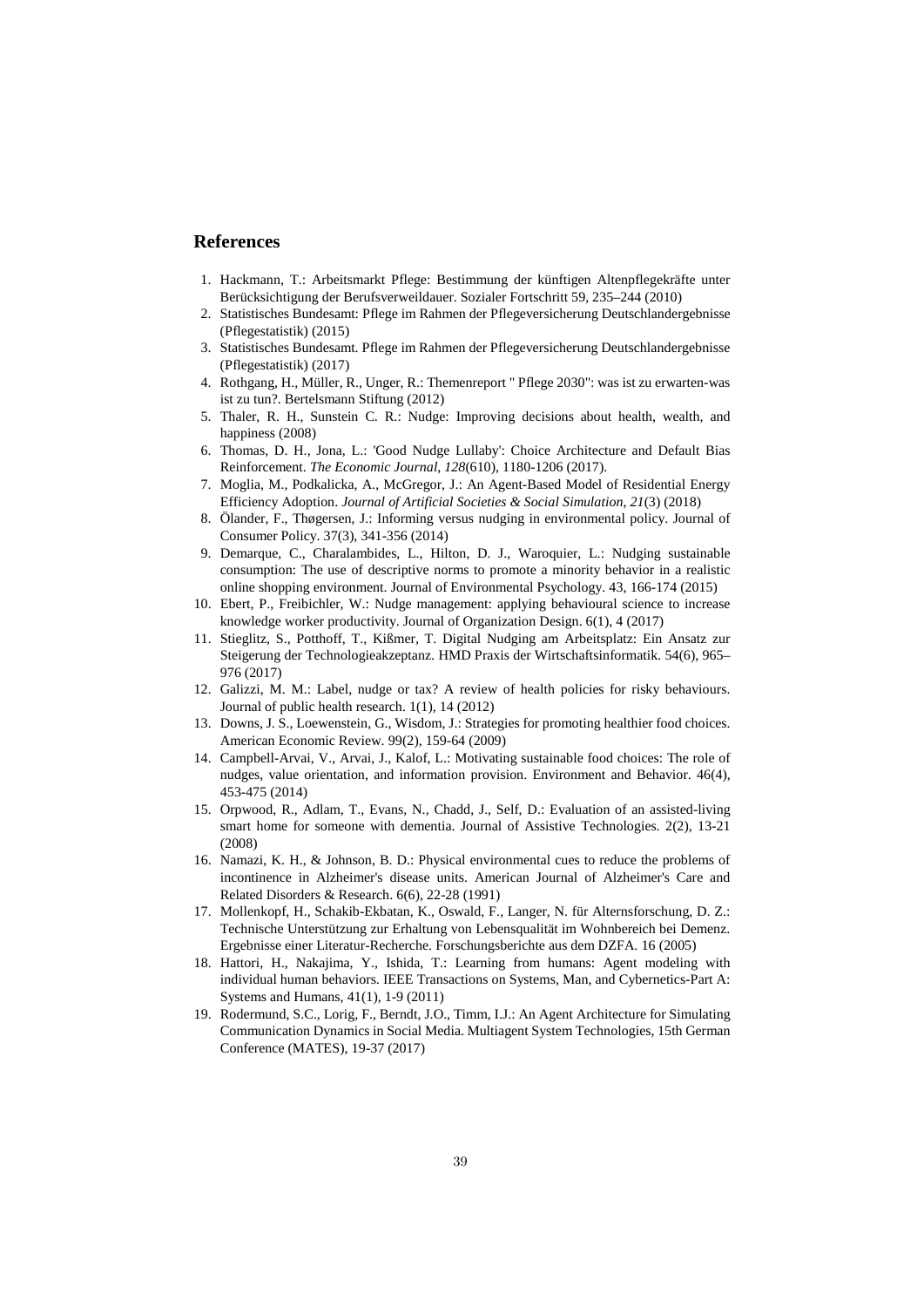- 20. Bonabeau, E.: Agent-based modeling: Methods and techniques for simulating human systems. Proceedings of the National Academy of Sciences. 99(suppl 3), 7280-7287 (2002)
- 21. Urban, C., Schmidt, B.: PECS–agent-based modelling of human behaviour. In Emotional and Intelligent–The Tangled Knot of Social Cognition, AAAI Fall Symposium Series, North Falmouth (2001)
- 22. Jager, W., Janssen, M.: The need for and development of behaviourally realistic agents. In International Workshop on Multi-Agent Systems and Agent-Based Simulation. 36-49 (2002)
- 23. Berndt, J.O., Rodermund, S.C., Timm, I.J.: *Social Contagion of Fertility: An Agent-Based Simulation Study*. Accepted for: 2018 Winter Simulation Conference (WSC 2018) (2018)
- 24. Reuter, L., Berndt, J.O., Timm, I.J.: *Simulating Psychological Experiments: An Agent-Based Modeling Approach*. In: Folds, D.J.; Berndt, J.O. (Eds.): Fourth International Conference on Human and Social Analytics (HUSO 2018). 5-10. IARIA: Wilmington, DE, USA (2018)
- 25. Gross, C. R., Lindquist, R. D., Woolley, A. C., Granieri, R., Allard, K., Webster, B.: Clinical indicators of dehydration severity in elderly patients. The Journal of emergency medicine. 10(3), 267-274 (1992)
- 26. Fortmann, J., Cobus, V., Heuten, W., Boll, S.: WaterJewel: design and evaluation of a bracelet to promote a better drinking behaviour. Proceedings of the 13th international conference on mobile and ubiquitous multimedia, 58-67 ACM (2014)
- 27. Fortmann, J., Root, E., Boll, S., Heuten, W.: Tangible apps bracelet: Designing modular wrist-worn digital jewellery for multiple purposes. In Proceedings of the 2016 ACM Conference on Designing Interactive Systems, 841-852 ACM (2016)
- 28. Selinger, E., Whyte, K.: Is there a right way to nudge? The practice and ethics of choice architecture. Sociology Compass. 5(10), 923-935 (2011)
- 29. Smith, N. C., Goldstein, D. G., Johnson, E. J.: Choice without awareness: Ethical and policy implications of defaults. Journal of Public Policy & Marketing. 32(2), 159-172 (2013)
- 30. Beauchamp, Tom L.: The 'four principles' approach to health care ethics. Principles of health care ethics. 29 3-10 (2007)
- 31. Kehl, C.: Robotik und assistive Neurotechnologien in der Pflege–gesellschaftliche Herausforderungen (2018)
- 32. European Parliament: Charter of fundamental rights of the European Union. Office for Official Publications of the European Communities (2000)
- 33. Deklaration von Helsinki: Ethische Grundsätze für die medizinische Forschung von Menschen. http://www.bundesaerztekammer.de/fileadmin/user\_upload/Deklaration\_von\_Helsinki\_20

13\_DE.pdf (2013)

- 34. ACM 2018 Task Force: ACM Code of Ethics and Professional Conduct. <https://www.acm.org/code-of-ethics> (2018) (Accessed: 28. 11. 2018)
- 35. Gesellschaft für Informatik: Die ethischen Leitlinien der Gesellschaft für Informatik e.V. [https://gi.de/fileadmin/GI/Allgemein/PDF/GI\\_Ethische\\_Leitlinien\\_2018.pdf](https://gi.de/fileadmin/GI/Allgemein/PDF/GI_Ethische_Leitlinien_2018.pdf) (2018)
- 36. Oren, T. I.: Ethics in modeling and simulation (simethics). Interservice/Industry Training, Simulation, and Education Conference (I/ITSEC) (2005)
- 37. Bier, C., Krempel, E.: Common privacy patterns in video surveillance and smart energy. ICCCT-2012, 610-615 (2012)
- 38. Europäisches Parlament: Zivilrechtliche Regelungen im Bereich Robotik Entschließung des Europäischen Parlaments (P8\_TA(2017)00 51) vom 16. Februar 2017 mit Empfehlungen an die Kommission zu zivilrechtlichen Regelungen im Bereich Robotik (2015/2103(INL)). http://www.europarl.europa.eu/sides/getDoc.do?pubRef=-